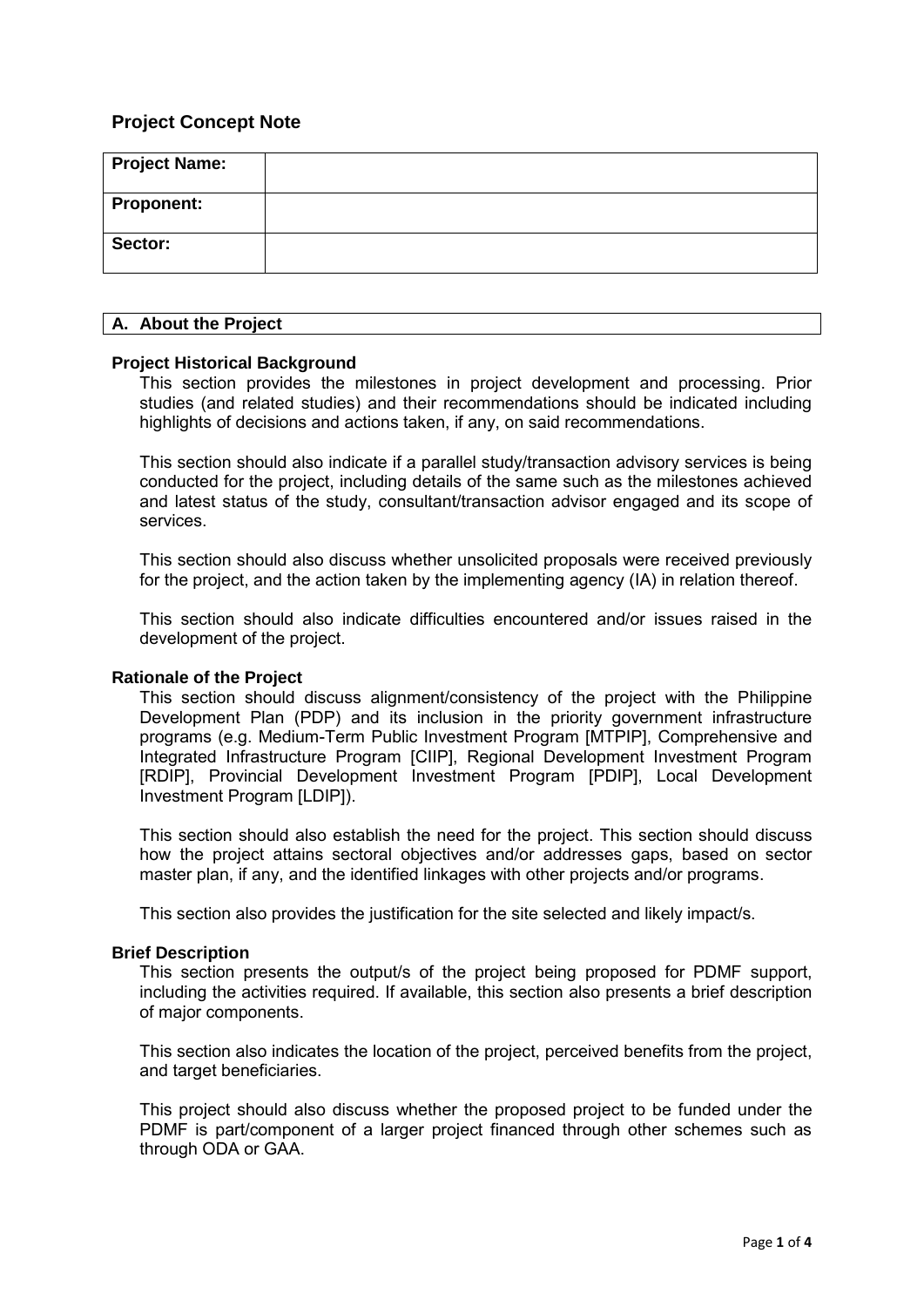## **Implementation Schedule**

This section presents the target start of implementation and completion. This section may also indicate important milestones the project has or is committed to accomplish (e.g., expected date of availability of the final FS, Investment Coordination Committee approval by a certain date).

#### *Example:*

| <b>Milestone</b>                                     | <b>Date of Achievement</b> |  |
|------------------------------------------------------|----------------------------|--|
| <b>Commencement of Transaction Advisory Services</b> | April 2013                 |  |
| Submission of Draft FS/O&M Study                     | October 2013               |  |
| Submission to ICC                                    | November 2013              |  |
| <b>NEDA Board Approval</b>                           | February 2014              |  |
| <b>Issuance of RFQ</b>                               | February 2014              |  |
| <b>Issuance of RFP</b>                               | April 2014                 |  |
| Contract Signing with the Private Proponent          | December 2014              |  |

### **List of previous studies**

This section lists previous studies and related studies made on the project.

## **B. Transaction Advisory Services Requirements**

## **Scope of private sector involvement**

This section describes how the private sector may be involved. Role/s of the private sector, in what areas of project implementation, operation and/or maintenance, perceived arrangement including cost recovery mechanisms should be indicated.

### **Scope of Transaction Advisory Service**

This section indicates the purpose of the funding request. This section should contain a brief description of each major output required (e.g., demand-supply study, geotechnical survey, conceptual design, environmental impact study/assessment, risk assessment, financial analysis including financial model, PPP options study and structuring, bid process design and documents preparation, assistance/support in ICC approval, assistance/support in the bid process until financial closure, etc.).

### **Experts/ Expertise Required**

This section enumerates the specialists required with their corresponding field of expertise (and/or required related field) to deliver the major outputs. Special emphasis is given into enumerating sector-specific experts<sup>1</sup> including tasks to be performed by each. To the extent possible, minimum requirement for experience, involvement in projects, and number of projects completed, among others, should be included.

Suggested format is:

1

| With international expertise |                                            |                |
|------------------------------|--------------------------------------------|----------------|
|                              | Expert:                                    | Qualification: |
|                              | Duration of Engagement (in person-months): |                |
|                              | Tasks                                      |                |
|                              |                                            |                |
|                              | 2.                                         |                |
|                              | 3.                                         |                |

 $<sup>1</sup>$  Specialists not on the following fields of expertise - PPP, Project Finance, Project Finance Legal, Risk</sup> Management, Economics, Environmental, Gender, Social Development and Resettlement.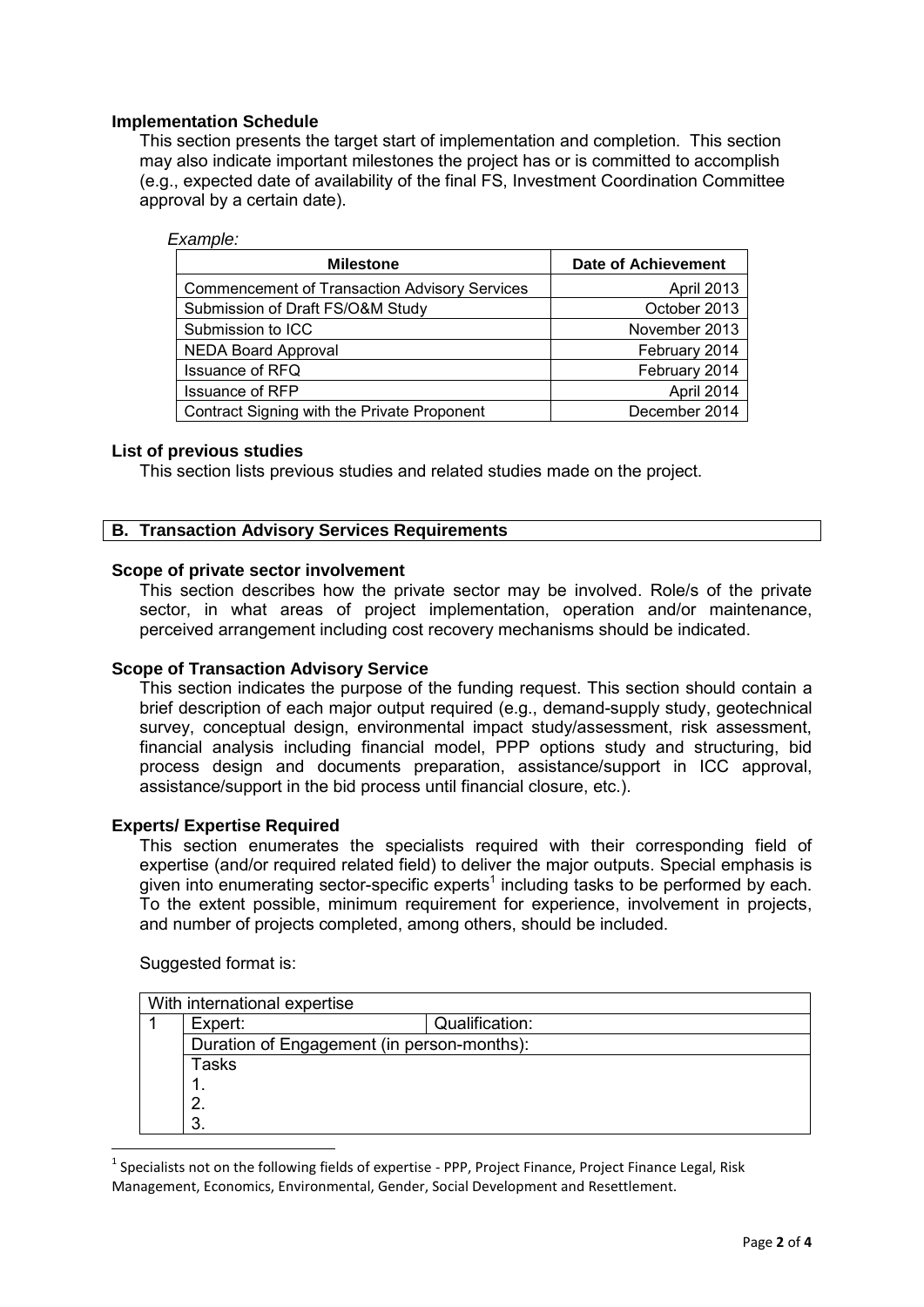| Expert:                                    | Qualification: |  |
|--------------------------------------------|----------------|--|
| Duration of Engagement (in person-months): |                |  |
| Tasks                                      |                |  |
| . .                                        |                |  |
| <u>.</u>                                   |                |  |
|                                            |                |  |

| With national expertise |                                            |                |  |
|-------------------------|--------------------------------------------|----------------|--|
|                         | Expert:                                    | Qualification: |  |
|                         | Duration of Engagement (in person-months): |                |  |
|                         | Tasks                                      |                |  |
|                         |                                            |                |  |
|                         | 2.                                         |                |  |
|                         | 3.                                         |                |  |
| 2                       | Expert:                                    | Qualification: |  |
|                         | Duration of Engagement (in person-months): |                |  |
|                         | <b>Tasks</b>                               |                |  |
|                         |                                            |                |  |
|                         | 2.                                         |                |  |
|                         | 3.                                         |                |  |

### **Estimated funding requirements for the transaction advisory service**

This section indicates the estimated funding requirement to deliver the major outputs as enumerated above.

| <b>C. Implementing Agency</b> |  |
|-------------------------------|--|
|                               |  |

## **Legal Authority to undertake PPP**

This section establishes the legality of the agency entering into a PPP arrangement with the private sector. The section describes the agency's mandate including relevant laws and policies that support the same.

#### **Resources to be provided by the proponent**

This section states resources that the agency may provide to the Transaction Advisors once engaged. This may include, among others, office space, relevant studies, and counterpart staff.

## **NOTE:**

A checklist is attached (Attachment A) to assist the IA in tracking the completeness of its PDMF application and manage compliance with the information/documentary requirements based on the accomplished project concept note to be submitted to the PPP Center. The checklist will not alter the result of the evaluation of the submitted proposal/application in any manner.